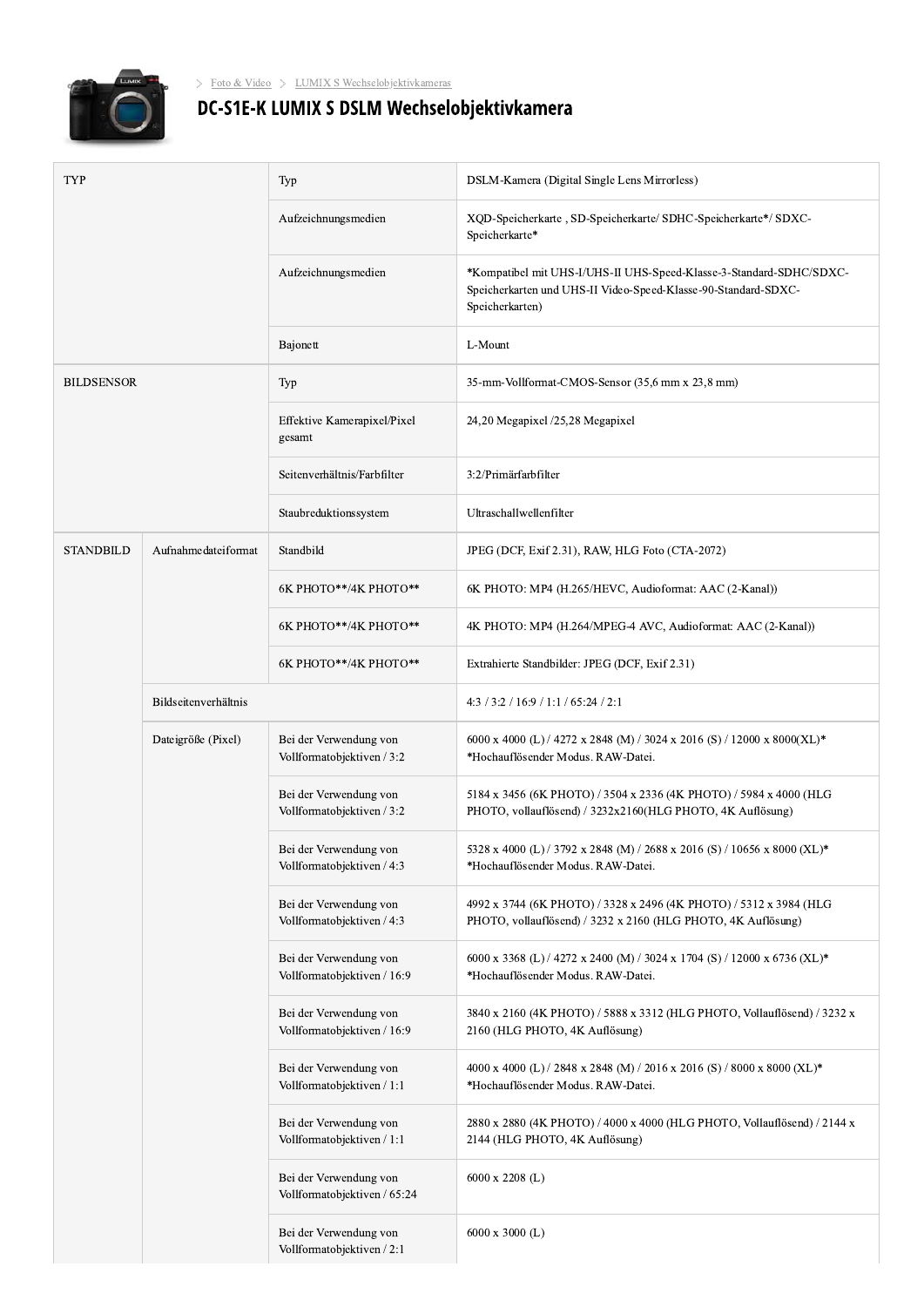|                      |              | Bei der Verwendung von APS-C-<br>Objektiven / 3:2                                                          | 3984 x 2656 (L) / 2880 x 1920 (M) / 2064 x 1376 (S)                                                                                     |
|----------------------|--------------|------------------------------------------------------------------------------------------------------------|-----------------------------------------------------------------------------------------------------------------------------------------|
|                      |              | Bei der Verwendung von APS-C-<br>Objektiven / 4:3                                                          | 3536 x 2656 (L) / 2560 x 1920 (M) / 1840 x 1376 (S)                                                                                     |
|                      |              | Bei der Verwendung von APS-C-<br>Objektiven / 16:9                                                         | 3984 x 2240 (L) / 2880 x 1624 (M) / 1920 x 1080 (S)                                                                                     |
|                      |              | Bei der Verwendung von APS-C-<br>Objektiven / 1:1                                                          | 2656 x 2656 (L) / 1920 x 1920 (M) / 1376 x 1376 (S)                                                                                     |
|                      | Bildqualität |                                                                                                            | RAW/RAW+Fine / RAW+Standard / Fine / Standard                                                                                           |
|                      | Farbraum     |                                                                                                            | sRGB, AdobeRGB                                                                                                                          |
| <b>VIDEOAUFNAHME</b> |              | Aufnahmedateiformat                                                                                        | MP4: H.264/MPEG-4 AVC (Audioformat: LPCM (2-Kanal 48 kHz/16 Bit), AAC<br>(2-Kanal)), MP4 (HEVC: H.265/HEVC (Audioformat: AAC (2-Kanal)) |
|                      |              | Aufnahmedateiformat                                                                                        | AVCHD Progressive (Audioformat: Dolby Audio (2-Kanal), AVCHD<br>(Audioformat: Dolby Digital (2-Kanal))                                  |
|                      |              | MP4** [4K] 3840 x 2160                                                                                     | 59,94 p, 150 Mbit/s (4:2:0 8 Bit LongGOP) (LPCM)                                                                                        |
|                      |              | MP4** [4K] 3840 x 2160                                                                                     | 50,00 p, 150 Mbit/s (4:2:0 8 Bit LongGOP) (LPCM)                                                                                        |
|                      |              | MP4** [4K] 3840 x 2160                                                                                     | 29,97 p, 100 Mbit/s (4:2:0 8 Bit LongGOP) (AAC)                                                                                         |
|                      |              | MP4** [4K] 3840 x 2160                                                                                     | 25,00 p, 100 Mbit/s (4:2:0 8 Bit LongGOP) (AAC)                                                                                         |
|                      |              | MP4** [4K] 3840 x 2160                                                                                     | 23,98 p, 100 Mbit/s (4:2:0 8 Bit LongGOP) (AAC)                                                                                         |
|                      |              | MP4** [FHD] 1920 x 1080                                                                                    | 59,94 p, 28 Mbit/s (4:2:0 8 Bit LongGOP) (AAC)                                                                                          |
|                      |              | MP4** [FHD] 1920 x 1080                                                                                    | 50,00 p, 28 Mbit/s (4:2:0 8 Bit LongGOP) (AAC)                                                                                          |
|                      |              | MP4** [FHD] 1920 x 1080                                                                                    | 29,97 p, 20 Mbit/s (4:2:0 8 Bit LongGOP) (AAC)                                                                                          |
|                      |              | MP4** [FHD] 1920 x 1080                                                                                    | 25,00 p, 20 Mbit/s (4:2:0 8 Bit LongGOP) (AAC)                                                                                          |
|                      |              | MP4 HEVC** [4K] 3840 x 2160                                                                                | 29,97 p, 72 Mbit/s (4:2:0 10 Bit LongGOP) (AAC) (HEVC, HLG-Aufzeichnung)                                                                |
|                      |              | MP4 HEVC** [4K] 3840 x 2160                                                                                | 25,00 p, 72 Mbit/s (4:2:0 10 Bit LongGOP) (AAC) (HEVC, HLG-Aufzeichnung)                                                                |
|                      |              | MP4 HEVC** [4K] 3840 x 2160                                                                                | 23,98 p, 72 Mbit/s (4:2:0 10 Bit LongGOP) (AAC) (HEVC, HLG-Aufzeichnung)                                                                |
|                      |              | AVCHD Progressive**<br>AVCHD** [FHD] 1920 x 1080                                                           | 50,00 p, 28 Mbit/s (4:2:0 8 Bit LongGOP) (Dolby Audio)                                                                                  |
|                      |              | AVCHD Progressive**<br>AVCHD** [FHD] 1920 x 1080                                                           | 50.00i, 24 Mbit/s (4:2:0 8 Bit LongGOP) (Dolby Audio) (Sensorleistung 25,00<br>Bilder/s)                                                |
|                      |              | AVCHD Progressive**<br>AVCHD** [FHD] 1920 x 1080                                                           | 50,00i, 17 Mbit/s (4:2:0 8 Bit LongGOP) (Dolby Audio) (Sensorleistung 50,00<br>Bilder/s)                                                |
|                      |              | AVCHD Progressive**<br>AVCHD** [FHD] 1920 x 1080                                                           | 23,98 p, 24 Mbit/s (4:2:0 8 Bit LongGOP) (Dolby Audio)                                                                                  |
|                      |              | $MP4**$<br>Hochgeschwindigkeitsvideo<br>*Wenn der Creative Video Modus<br>ausgewählt ist. [4K] 3840 x 2160 | 29,97 p (Sensorleistung 60 Bilder/s)                                                                                                    |
|                      |              | $MP4**$<br>Hochgeschwindigkeitsvideo                                                                       | 25,00 p (Sensorleistung 50 Bilder/s)                                                                                                    |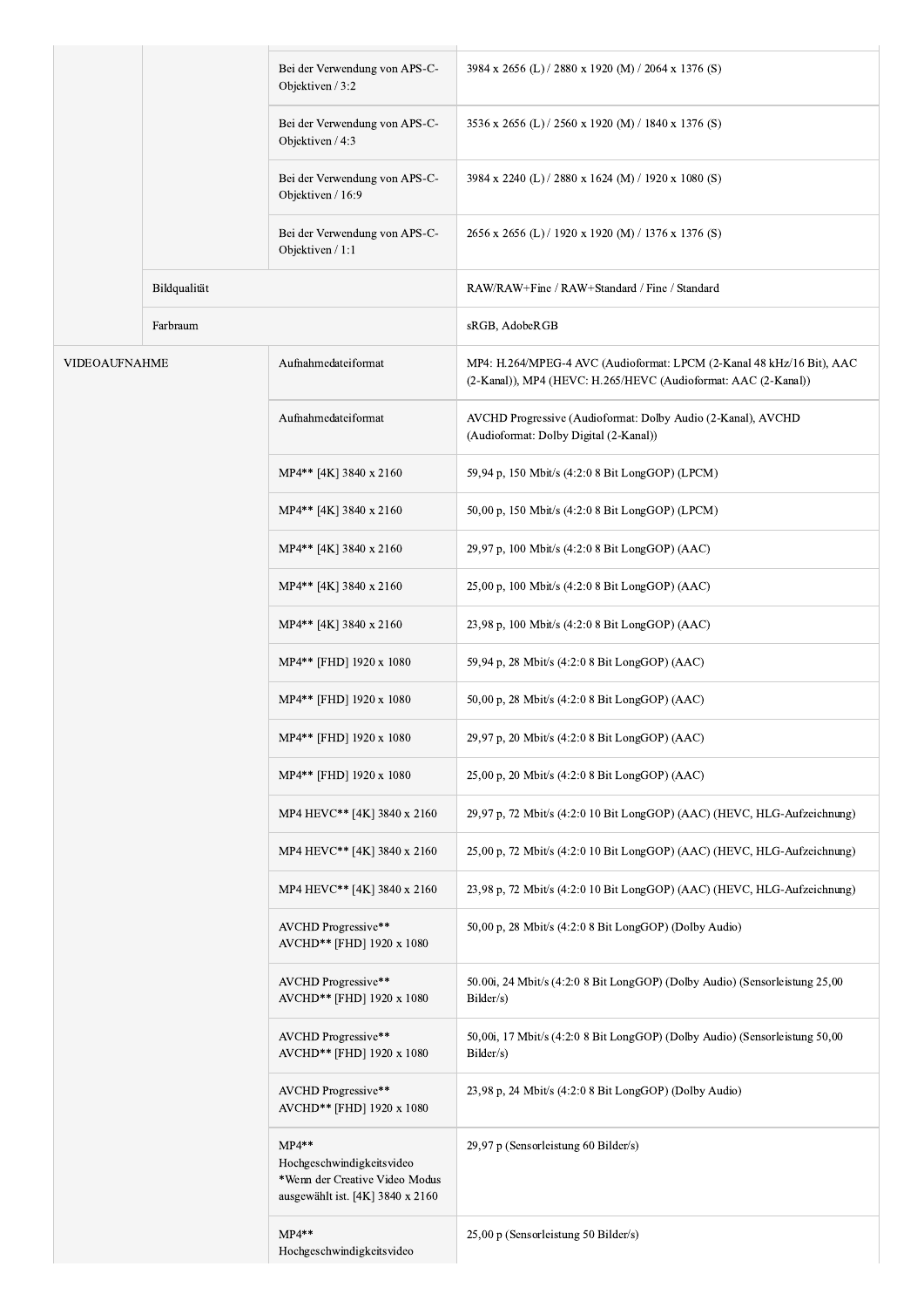|                      | *Wenn der Creative Video Modus<br>ausgewählt ist. [4K] 3840 x 2160                                             |                                                                                                                                                                                                                                                                                                   |
|----------------------|----------------------------------------------------------------------------------------------------------------|---------------------------------------------------------------------------------------------------------------------------------------------------------------------------------------------------------------------------------------------------------------------------------------------------|
|                      | $MP4**$<br>Hochgeschwindigkeitsvideo<br>*Wenn der Creative Video Modus<br>ausgewählt ist. [4K] 3840 x 2160     | 23,98 p (Sensorleistung 60 Bilder/s)                                                                                                                                                                                                                                                              |
|                      | $MP4**$<br>Hochgeschwindigkeitsvideo<br>*Wenn der Creative Video Modus<br>ausgewählt ist. [FHD] 1920 x<br>1080 | 29,97 p/s (Sensorleistung beträgt 180/150 Bilder/s)                                                                                                                                                                                                                                               |
|                      | $MP4**$<br>Hochgeschwindigkeitsvideo<br>*Wenn Creative Video Modus<br>ausgewählt ist. [FHD] 1920 x<br>1080     | 25,00 p (Sensorleistung 150 Bilder/s/125 Bilder/s)                                                                                                                                                                                                                                                |
|                      | Durchgehende Aufnahmezeit<br>(Videoaufnahmen)**                                                                | Ca. 150 Min. (rückseitiger Monitor), 140 min (LVF) in [AVCHD/FHD/60p] *Wenn<br>S-R24105 und die SD-Speicherkarte verwendet wird.                                                                                                                                                                  |
|                      | Tatsächliche Aufnahmezeit<br>(Videoaufnahmen)**                                                                | Ca. 75 Min. (rückseitiger Monitor), 70 Min. (LVF) in [AVCHD/FHD/60p] *Wenn<br>S-R24105 und die SD-Speicherkarte verwendet wird.                                                                                                                                                                   |
| <b>SUCHER</b>        | Typ                                                                                                            | <b>OLED Live View Finder</b>                                                                                                                                                                                                                                                                      |
|                      | Pixel                                                                                                          | Ca. 5.760 K Bildpunkte                                                                                                                                                                                                                                                                            |
|                      | Bildfeld/Vergrößerung                                                                                          | Ca. 100 % / Ca. 0,78 x mit 50 mm Objektiv auf Unendlich-Einstellung; -1,0 m-1,<br>wenn als Seitenverhältnis 3:2 eingestellt ist                                                                                                                                                                   |
|                      | Augenpunkt/Dioptereinstellung                                                                                  | Ca. 21 mm auf Unendlich-Einstellung; $-1,0$ m-1 / -4,0 - +2,0 (dpt)                                                                                                                                                                                                                               |
|                      | Augensensor                                                                                                    | Ja                                                                                                                                                                                                                                                                                                |
|                      | Anzeigegeschwindigkeit                                                                                         | $120/60$ Bilder/s                                                                                                                                                                                                                                                                                 |
|                      | Sucherverzögerung                                                                                              | Ca. 0,005 Sek.                                                                                                                                                                                                                                                                                    |
| RÜCKSEITIGER MONITOR | Typ                                                                                                            | TFT LCD-Monitor mit statischer Touchkontrolle                                                                                                                                                                                                                                                     |
|                      | Monitorgröße                                                                                                   | 3,2 Zoll (8,0 cm), dreiachsige Neigung, Seitenverhältnis 3:2                                                                                                                                                                                                                                      |
|                      | Pixel                                                                                                          | Ca. 2.100 K Bildpunkte                                                                                                                                                                                                                                                                            |
|                      | Bildfeld                                                                                                       | ca. 100 %                                                                                                                                                                                                                                                                                         |
| <b>STATUS-LCD</b>    |                                                                                                                | Ja                                                                                                                                                                                                                                                                                                |
| <b>FOKUS</b>         | Typ                                                                                                            | Kontrast-AF-System                                                                                                                                                                                                                                                                                |
|                      | DFD-Technologie                                                                                                | Ja                                                                                                                                                                                                                                                                                                |
|                      | Fokusmodus                                                                                                     | AFS (Einzeln) / AFC (Serie) / MF                                                                                                                                                                                                                                                                  |
|                      | AF-Modus                                                                                                       | Automatische Erkennung (Gesicht, Auge, Körper, Tier) / Verfolgung / 225-Feld /<br>Zone (Vertikal/Horizontal) / Zone (Quadratisch) / Zone (Oval) / 1-Bereich+ / 1-<br>Bereich / Pinpoint / Manuell 1, 2, 3 sep (Full Area Touch verfügbar) (Skalierbare AF-<br>Bildgröße und flexible AF-Position) |
|                      | AF-Erfassungsbereich                                                                                           | $EV-6 - 18$ (F1.4, ISO100-äquivalent, AFS)                                                                                                                                                                                                                                                        |
|                      | Manuelle AF-Einstellung                                                                                        | AF-Empfindlichkeit, Empfindlichkeit bei AF-Feldwechsel, Prognose für sich<br>bewegende Objekte                                                                                                                                                                                                    |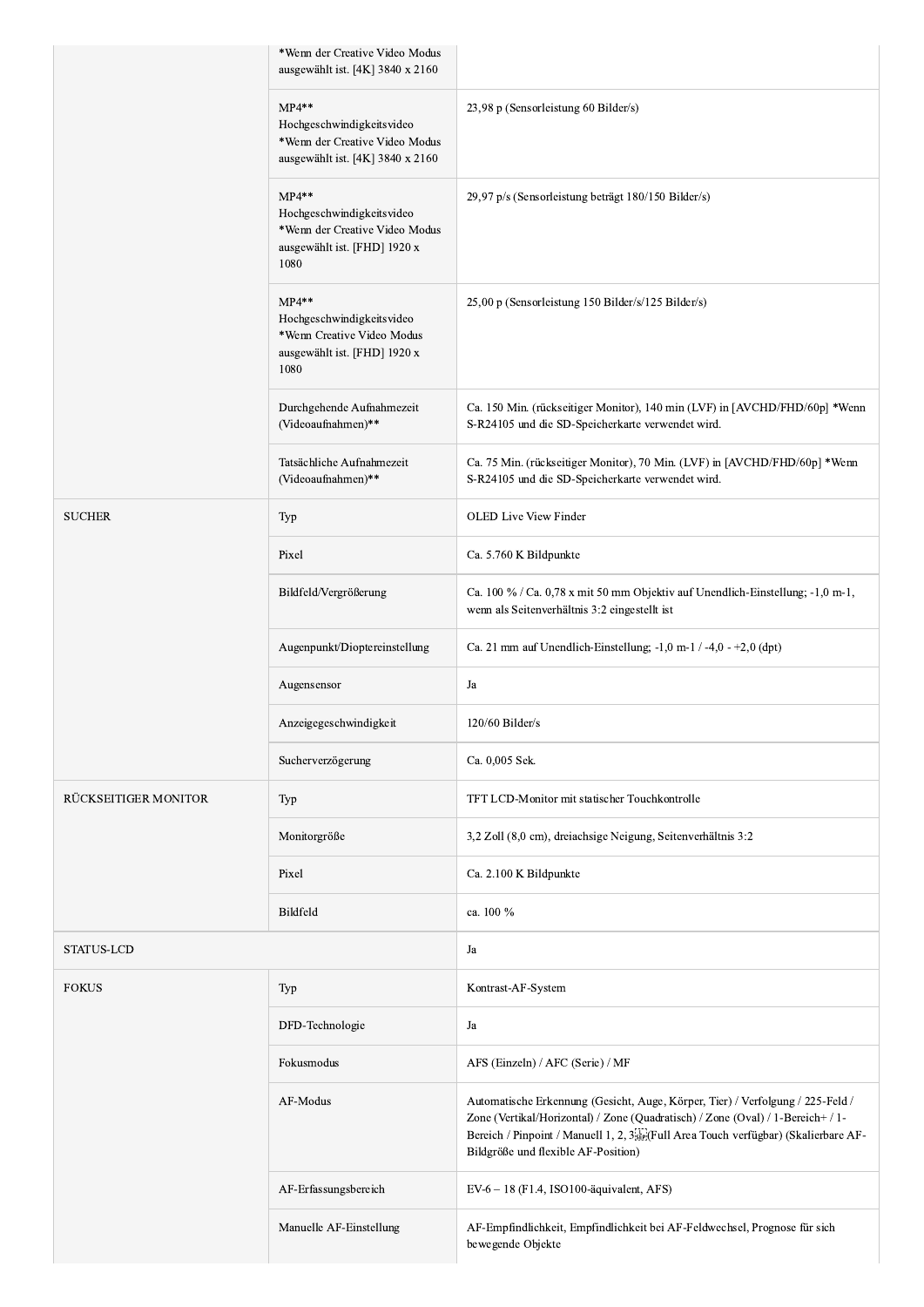|                           | AF-Hilfslampe                                           | Ja                                                                                                                                                                                                                                                                                                                                                                            |
|---------------------------|---------------------------------------------------------|-------------------------------------------------------------------------------------------------------------------------------------------------------------------------------------------------------------------------------------------------------------------------------------------------------------------------------------------------------------------------------|
|                           | AF-Sperre                                               | Stellen Sie die Fn-Taste im benutzerdefinierten Menü auf die AF-Sperre                                                                                                                                                                                                                                                                                                        |
|                           | Post-Fokus/ Focus Stacking                              | Ja/Ja                                                                                                                                                                                                                                                                                                                                                                         |
|                           | Andere                                                  | AF-ON, Auslöser-AF, halb gedrückter Auslöser, Fokus-/Auslöserpriorität, Quick<br>AF, Serien-AF (bei Videoaufnahme), Eye Sensor AF, AF-<br>Punktbereichseinstellungen, AF+MF, MF Guide, MF Assist, Touch MF Assist,<br>Fokus-Peaking, Touch AF/AE-Funktion, Touchpad-AF, Touch-Verschluss, Fokus-<br>Umschalten für Vert./Hor., Fokusring-Sperre, AF-Modus anzeigen/ausblenden |
| BELICHTUNGSKORREKTUR      | Belichtungsmessungssystem                               | 1.728-Zonen-Sensorsystem mit mehreren Mustern                                                                                                                                                                                                                                                                                                                                 |
|                           | Lichtmessungsmodus                                      | Verschiedene / Zentral gewichtet / Punktuell / Highlight gewichtet                                                                                                                                                                                                                                                                                                            |
|                           | Messbereich                                             | EV 0 - 18 (F2.0-Objektiv, ISO100-äquivalent)                                                                                                                                                                                                                                                                                                                                  |
|                           | Belichtungsmodus                                        | Programm AE / Blendenpriorität AE / Verschlusspriorität AE / Manuelle Belichtung                                                                                                                                                                                                                                                                                              |
|                           | ISO-Empfindlichkeit<br>(Standardausgabeempfindlichkeit) | Auto /<br>50*/100/200/400/800/1600/3200/6400/12800/25600/51200/102400*/204800*<br>(änderbar zu 1/3 EV-Schritt) *erweitertes ISO                                                                                                                                                                                                                                               |
|                           | Belichtungskorrektur                                    | $1/3$ LW-Schritt, $+/-5$ LW ( $\pm$ 3 LW für Video)                                                                                                                                                                                                                                                                                                                           |
|                           | AE-Sperre                                               | Stellen Sie die Fn-Taste im benutzerdefinierten Menü auf die AE-Sperre                                                                                                                                                                                                                                                                                                        |
| BILDSTABILISIERUNGSSYSTEM |                                                         | Bildsensorshift-Typ (5-achsig / 5,5-stufig*) *Basierend auf dem CIPA-Standard<br>[Weitwinkel/Neigungswinkel: Fokussierungsabstand $f = 50$ mm, wenn S-X50<br>verwendet wird.]                                                                                                                                                                                                 |
| BILDSTABILISIERUNGSSYSTEM |                                                         | Dual I.S. (6,0-stufig* Dual I.S. 2 kompatibel) *Basierend auf dem CIPA-Standard<br>[Weitwinkel/Neigungswinkel: Fokussierungsabstand f = 200 mm, wenn S-R70200<br>verwendet wird.]                                                                                                                                                                                             |
| WEISSABGLEICH             | Weißabgleich                                            | AWB/AWBc/AWBw/Daylight/Tageslicht/Bewölkt/Schatten/Glühlampe/Blitz/Weiß-<br>Einstellung 1, 2, 3, 4 / Farbtemperatureinstellungen 1, 2, 3, 4                                                                                                                                                                                                                                   |
|                           | Weißabgleicheinstellung                                 | Blau-/Gelb-Betonung, Magenta-/Grün-Betonung                                                                                                                                                                                                                                                                                                                                   |
|                           | Farbtemperatureinstellungen                             | 2500-10000 K in 100 K                                                                                                                                                                                                                                                                                                                                                         |
| <b>VERSCHLUSS</b>         | Typ                                                     | Schlitzverschluss                                                                                                                                                                                                                                                                                                                                                             |
|                           | Verschlusszeit                                          | Standbild: Bulb (Max. 30 Minuten), $1/8.000 - 60$                                                                                                                                                                                                                                                                                                                             |
|                           | Verschlusszeit                                          | Vorderer elektronischer Schlitzverschluss: Bulb (Max. 30 Minuten), 1/2.000 – 60                                                                                                                                                                                                                                                                                               |
|                           | Verschlusszeit                                          | Elektronischer Verschluss: Bulb (Max. 60 Minuten), $1/8.000 - 60$                                                                                                                                                                                                                                                                                                             |
|                           | Verschlusszeit                                          | Video: 1/16.000 - 1/25                                                                                                                                                                                                                                                                                                                                                        |
|                           | Verschlusslebensdauer                                   | Ca. 400.000 Bilder                                                                                                                                                                                                                                                                                                                                                            |
|                           | Selbstauslöser                                          | 10 Sek., 3 Bilder / 2 Sek. / 10 Sek.                                                                                                                                                                                                                                                                                                                                          |
|                           | Fernbedienung                                           | Fernauslöser über DMW-RS2 (separat erhältlich) oder Wifi                                                                                                                                                                                                                                                                                                                      |
|                           | Geräuschloser<br>Modus/Verschlusstyp                    | Ja / Ja (Auto / Mechanisch / Elektronischer vorderer Schlitz / Elektronisch /<br>Elektronisch + NR)                                                                                                                                                                                                                                                                           |
| <b>BRACKETING</b>         | Belichtungsreihe                                        | 3, 5, 7 Bilder in $1/3$ , $2/3$ oder 1 LW-Schritt, max. $\pm/3$ LW, Einzel-/Serienaufnahme                                                                                                                                                                                                                                                                                    |
|                           | Blendenreihe                                            | 3, 5 oder alle Positionen in 1 EV Schritt                                                                                                                                                                                                                                                                                                                                     |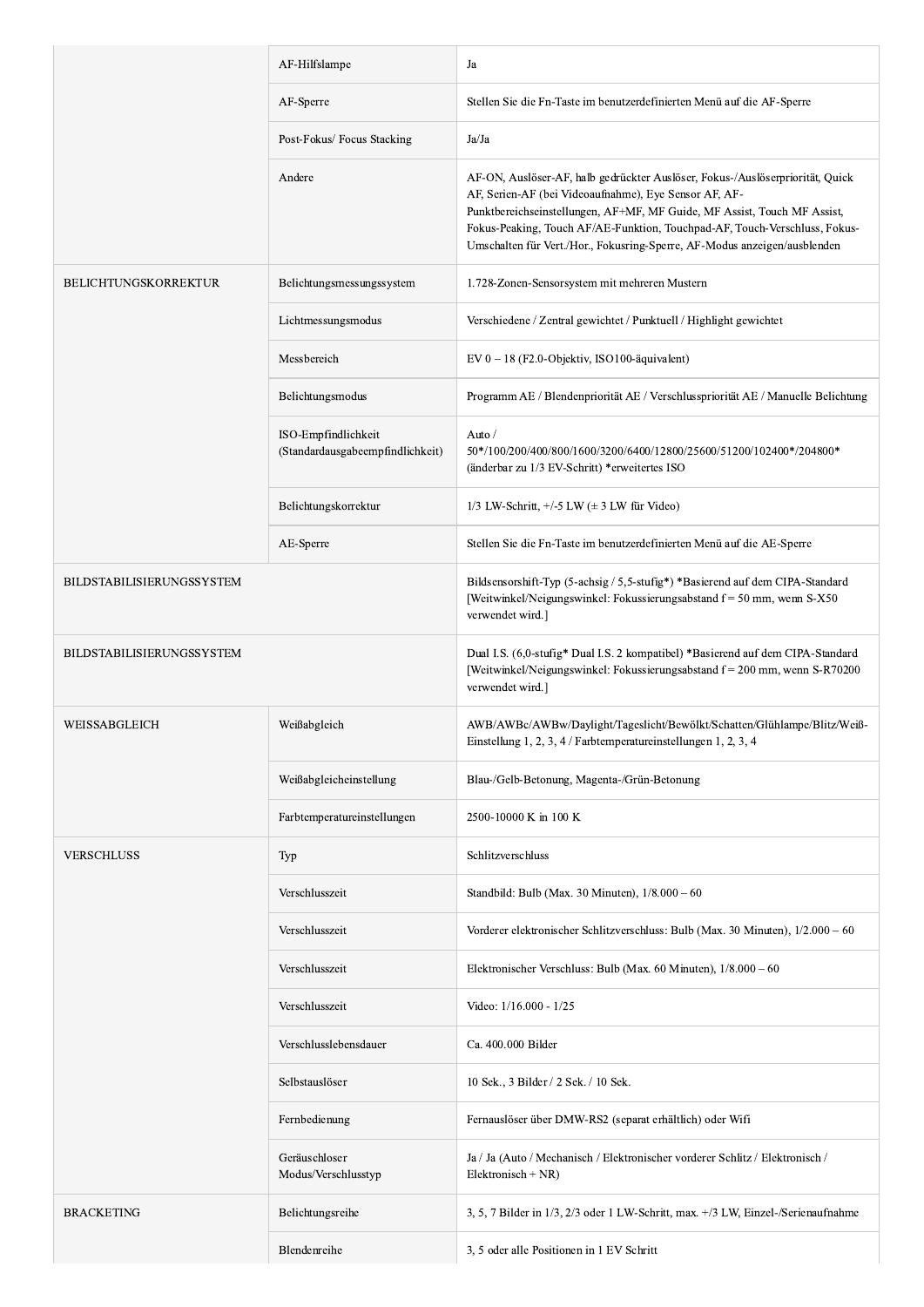|                             | Fokusreihe                                                                                         | 1 bis 999 Bilder, Fokusschritte können in 10 Stufen festgelegt werden                                                                                                                                                     |
|-----------------------------|----------------------------------------------------------------------------------------------------|---------------------------------------------------------------------------------------------------------------------------------------------------------------------------------------------------------------------------|
|                             | Weißabgleichreihe                                                                                  | 3 Bilder in der Blau-Gelb-Achse oder in der Magenta-Grün-Achse,<br>Farbtemperatureinstellung                                                                                                                              |
| SERIENAUFNAHME              | Serienbildgeschwindigkeit-<br>Mechanischer Verschluss/Vorderer<br>elektronischer Schlitzverschluss | AFS/MF: H: 9 Bilder/s, M: 5 Bilder/s (mit Live View), L: 2 Bilder/s (mit Live<br>View)                                                                                                                                    |
|                             | Serienbildgeschwindigkeit-<br>Mechanischer Verschluss/Vorderer<br>elektronischer Schlitzverschluss | AFC: H: 6 Bilder/s (mit Live View), M: 5 Bilder/s (mit Live View), L: 2 Bilder/s<br>(mit Live View)                                                                                                                       |
|                             | Serienbildgeschwindigkeit-<br>Elektronischer Verschluss                                            | AFS/MF: H: 9 Bilder/s, M: 5 Bilder/s (mit Live View), L: 2 Bilder/s (mit Live<br>View)                                                                                                                                    |
|                             | Serienbildgeschwindigkeit-<br>Elektronischer Verschluss                                            | AFC: H: 5 Bilder/s (mit Live View), M: 5 Bilder/s (mit Live View), L: 2 Bilder/s<br>(mit Live View)                                                                                                                       |
|                             | Anzahl an möglichen Aufnahmen                                                                      | RAW: Über 90 Bilder                                                                                                                                                                                                       |
|                             | Anzahl an möglichen Aufnahmen                                                                      | RAW+JPEG: Über 70 Bilder                                                                                                                                                                                                  |
|                             | Anzahl an möglichen Aufnahmen                                                                      | JPEG: Über 999 Bilder                                                                                                                                                                                                     |
|                             | Anzahl an möglichen Aufnahmen                                                                      | *Mit einer Speicherkarte der XQD G Serie der Sony Corporation. Bis die<br>Serienaufnahmegeschwindigkeit langsamer wird. Wenn die Aufnahme unter den<br>von Panasonic angegebenen Testbedingungen erfolgt.                 |
| 6К РНОТО**/4К РНОТО**       | Serienbildgeschwindigkeit                                                                          | 6K PHOTO: 30 Bilder/s                                                                                                                                                                                                     |
|                             | Serienbildgeschwindigkeit                                                                          | 4K PHOTO: 60 Bilder/s, 30 Bilder/s                                                                                                                                                                                        |
|                             | Exif-Informationen                                                                                 | Ja (Jedes JPEG-Bild, das aus der 6K/4K-Serienbildaufnahme ausgeschnitten wird,<br>entspricht dem EXIF-Standard.)                                                                                                          |
| <b>BLITZ</b>                | Blitztyp                                                                                           | Externer TTL-Blitz (separat erhältlich)                                                                                                                                                                                   |
|                             | Flash-Modus                                                                                        | Automatik* / Automatik/Rote-Augen-Reduktion* / Immer Ein / Immer Ein/Rote-<br>Augen-Reduktion / Slow Sync. / Slow Sync./Rote-Augen-Reduktion / Immer Aus<br>*Nur für iA.                                                  |
|                             | Flash-Synchronisierung                                                                             | 1. Synchronisierung, 2. Synchronisierung                                                                                                                                                                                  |
|                             | Blitzleistung                                                                                      | $1/3$ EV-Schritt $\pm 3$ EV                                                                                                                                                                                               |
|                             | Synchronisierungsgeschwindigkeit                                                                   | Weniger als 1/320 Sekunden *Die Leitzahl sinkt um 1/320 Sekunden. Nur bei<br>Einstellung des M- oder S-Modus.                                                                                                             |
|                             | Kabellose Steuerung                                                                                | Ja (bei Verwendung von DMW-FL200L/FL360L/FL580L (separat erhältlich)),<br>Wireless-Kanal: 1-Kanal/2-Kanal/3-Kanal/4-Kanal                                                                                                 |
|                             | Flash Syncro-Buchse                                                                                | Ja                                                                                                                                                                                                                        |
| <b>EXTRA TELE-KONVERTER</b> |                                                                                                    | 2,0 x (EX S), 1,4 x (EX M) *Nur für Standbildaufnahmen.                                                                                                                                                                   |
| <b>FOTOSTIL</b>             | Fotostil                                                                                           | Standard / Lebendig / Naturell / Flach / Querformat / Hochformat / Monochrom / L.<br>Monochrom / L. Monochrom D / Cinelike D / Cinelike V / Like709 / Standard<br>(HLG) / Monochrom (HLG) / Like2100 / Mein Fotostil 1-10 |
|                             | Bildanpassung                                                                                      | Kontrast / Glanzlicht / Schatten / Sättigung / Farbton / Farbton / Filtereffekt /<br>Körnungseffekt / Schärfe / Rauschunterdrückung / ISO / WBiser Die möglichen<br>Einstellungen hängen vom Fotostilmodus ab.            |
| <b>FILTER</b>               |                                                                                                    | Expressiv, Retro, Historisch, High Key, Low Key, Sepia, Monochrom, Monochrom                                                                                                                                              |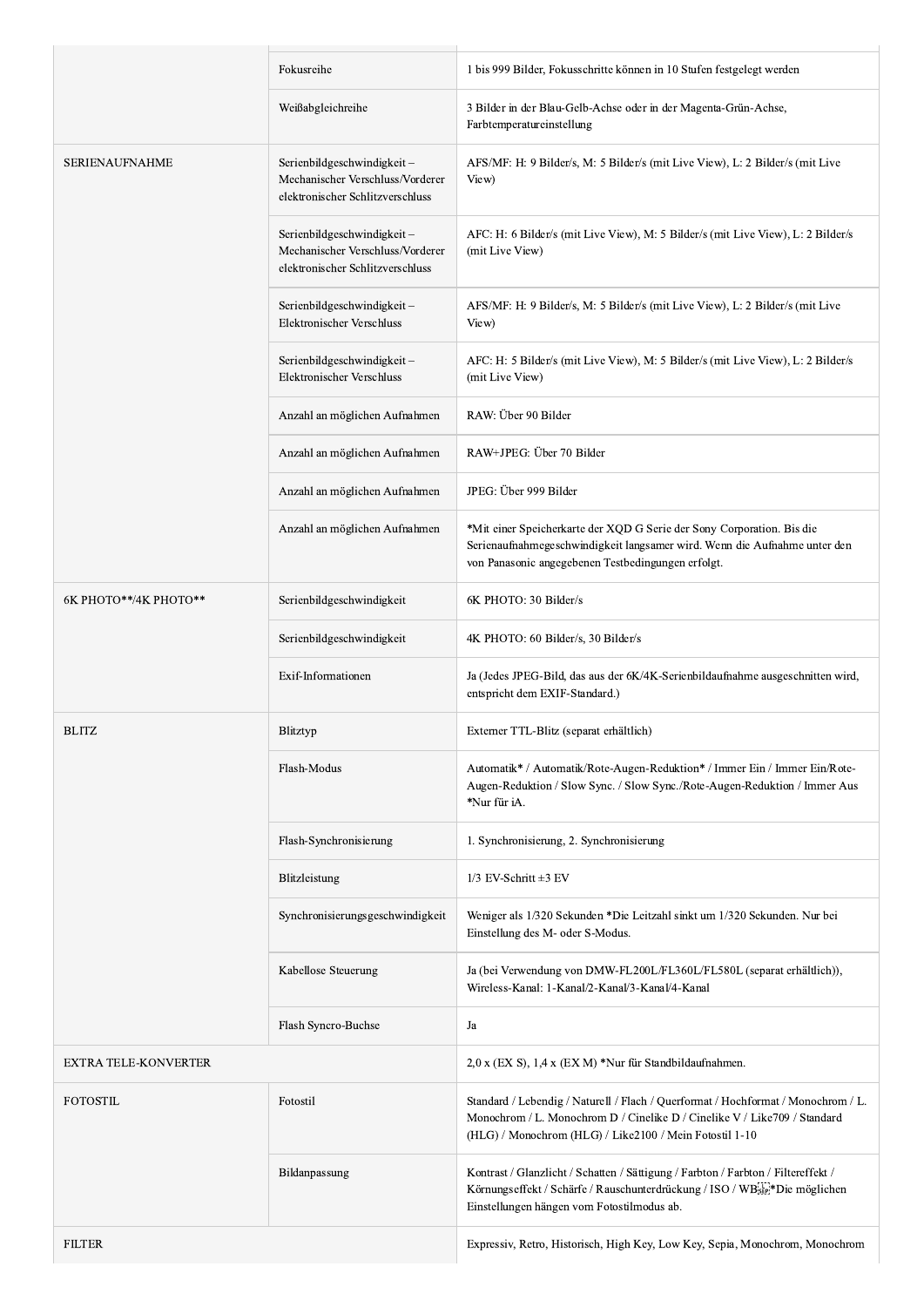|                         |                                                      | dynamisch, Monochrom hart*, Monochrom weich*, Impressiv, Hohe Dynamik,<br>Cross-Entwicklung, Spielzeugeffekt, Bunte Farben, Bleach Bypass, Miniatur-<br>Effekt, Weichzeichner*, Phantasie, Sternfilter*, Punktuelle Farbe, Sonnenschein*<br>*Nur für Fotos.                                                                                                                                                                                                                                                                                                                                                                                                                                                                                                                                                                                                                                                                                                                                                                                                                                                                                                                                                                                                                                                                                                                                                                                                                                                                                                                                                                                                                                                           |
|-------------------------|------------------------------------------------------|-----------------------------------------------------------------------------------------------------------------------------------------------------------------------------------------------------------------------------------------------------------------------------------------------------------------------------------------------------------------------------------------------------------------------------------------------------------------------------------------------------------------------------------------------------------------------------------------------------------------------------------------------------------------------------------------------------------------------------------------------------------------------------------------------------------------------------------------------------------------------------------------------------------------------------------------------------------------------------------------------------------------------------------------------------------------------------------------------------------------------------------------------------------------------------------------------------------------------------------------------------------------------------------------------------------------------------------------------------------------------------------------------------------------------------------------------------------------------------------------------------------------------------------------------------------------------------------------------------------------------------------------------------------------------------------------------------------------------|
| <b>FUNKTIONSTASTE</b>   | <b>REC</b>                                           | Belichtungskorrektur, / Empfindlichkeit / Weißabgleich / Fotostil / Messmodus /<br>Seitenverhältnis / Bildqualität / Bildgröße / HLG-Foto / Hochauflösender Modus / 1<br>Aufnahme Spotmessung / Lange Belichtung NR / Min. Belichtungszeit / 1<br>Aufnahme RAW+JPG / i.Dynamikumfang / Filtereffekt / One Push AE / Touch AE<br>/ Belichtungsmodus / AF-Modus/MF / Manuelle AF-Einstellung (Foto) / Manuelle<br>AF-Einstellung (Video) / Fokus-Peaking / Fokus-Peaking-Empfindlichkeit / 1-<br>Bereich AF-Bewegungsgeschwindigkeit/Fokusring-Sperre / AE-SPERRE / AF-<br>SPERRE / AF/AE-SPERRE / AF-EIN / AF-Punktbereich /<br>Fokusbereichseinstellung / Blitzmodus / Blitzeinstellung. / Kabellose Einrichtung<br>(Blitz) / Modusauswahl / 1 Aufnahme "6K/4K PHOTO" / Klammer / Geräuschloser<br>Modus / Bildstabilisierung / Verschlusstyp / Ex. Tele-Konv., / Flimmerreduzierung<br>(Photo) / Post-Fokus / Video Videoaufnahmeformat, Aufnahmequalität /<br>Mikrofonaufnahme-Levelanzeige / Tonaufnahmelevelanpassung / Mikr.<br>Richtcharakteristik / Bildstabilisierung / E-Stabilisierung (Video) / Boost I.S.<br>(Video) / Q.MENU / Aufnahme-/Wiedergabeschalter / Videoaufnahme /<br>LVF/Monitorschalter / LVF-Vergrößerung / Einstellrad-Bedienschalter / Vorschau /<br>Laufende Vorschau / Wasserwaagen-Funktion / Histogramm / Fotorasterlinie / Live<br>View-Verstärkung / Monochrome Live View / Nachtmodus / LVF/Monitoranzeige<br>Stil / Foto/Videovorschau / Zebramuster / HLG-Assistent (Monitor) / HLG-<br>Assistent (HDMI) / Überlagerung / I.S. Statusbereich / Fokusringsteuerung/<br>Zoomsteuerung / Kartenzielposition / WLAN / Keine Einstellung / Auf<br>Standardeinstellungen zurücksetzen |
|                         | WIEDERGABE                                           | Vergrößern von AF-Punkt / HLG-Assistent (Monitor) / RAW-Verarbeitung / 6K/4K<br>PHOTO-Massenspeicher / Einzelne löschen / Schutz / Bewertung 1, 2, 3, 4, 5 /<br>Kopieren / Rec/Wiedergabeschalter / LVF/Monitorschalter / Videoaufnahme /<br>Nachtmodus / Karten-Slot-Wechsel / WLAN / Bild senden (Smartphone) / HLG-<br>Assistent (HDMI) / 6K/4K Fotowiedergabe / Keine Einstellung / Auf<br>Standardeinstellungen zurücksetzen                                                                                                                                                                                                                                                                                                                                                                                                                                                                                                                                                                                                                                                                                                                                                                                                                                                                                                                                                                                                                                                                                                                                                                                                                                                                                     |
| <b>Fn-SCHALTER</b>      |                                                      | AF-Modus / Fotostil / Bildqualität / Lange Belichtung NR / Fokus-Peaking /<br>Klammer / Geräuschloser Modus / Bildstabilisierung / Verschlusstyp / 6K/4K<br>PHOTO (Vorab-Serienaufnahme) / Fokusring-Sperre / Touchscreen / Touchpad AF<br>/ Auto-Review (Foto) / Live View-Verstärkung / Nachtmodus / Überlagerung /<br>Einstellrad vorne und hinten / Keine Einstellung / Auf Standardeinstellungen<br>zurücksetzen                                                                                                                                                                                                                                                                                                                                                                                                                                                                                                                                                                                                                                                                                                                                                                                                                                                                                                                                                                                                                                                                                                                                                                                                                                                                                                 |
| WASSERWAAGEN-FUNKTION   |                                                      | Ja                                                                                                                                                                                                                                                                                                                                                                                                                                                                                                                                                                                                                                                                                                                                                                                                                                                                                                                                                                                                                                                                                                                                                                                                                                                                                                                                                                                                                                                                                                                                                                                                                                                                                                                    |
| <b>OSD-SPRACHE</b>      |                                                      | Japanisch, Englisch, Deutsch, Französisch, Italienisch, Spanisch, Polnisch,<br>Tschechisch, Ungarisch, Rumänisch, Niederländisch, Türkisch, Portugiesisch,<br>Finnisch, Dänisch, Schwedisch, Griechisch, Russisch                                                                                                                                                                                                                                                                                                                                                                                                                                                                                                                                                                                                                                                                                                                                                                                                                                                                                                                                                                                                                                                                                                                                                                                                                                                                                                                                                                                                                                                                                                     |
| <b>DRUCK</b>            |                                                      | Kompatibel mit PictBridge                                                                                                                                                                                                                                                                                                                                                                                                                                                                                                                                                                                                                                                                                                                                                                                                                                                                                                                                                                                                                                                                                                                                                                                                                                                                                                                                                                                                                                                                                                                                                                                                                                                                                             |
| <b>BEDIENOBERFLÄCHE</b> | <b>USB</b>                                           | SuperSpeed USB 3.1 Gen1 Typ-C                                                                                                                                                                                                                                                                                                                                                                                                                                                                                                                                                                                                                                                                                                                                                                                                                                                                                                                                                                                                                                                                                                                                                                                                                                                                                                                                                                                                                                                                                                                                                                                                                                                                                         |
|                         | HDMI*** Überwachung durch                            | 4:2:2 8 Bit (außer für [4K/60 p]/[4K/50 p])/4:2:0 8-Bit-                                                                                                                                                                                                                                                                                                                                                                                                                                                                                                                                                                                                                                                                                                                                                                                                                                                                                                                                                                                                                                                                                                                                                                                                                                                                                                                                                                                                                                                                                                                                                                                                                                                              |
|                         | HDMI*** Wiedergabe                                   | HDMI Typ A/VIERA Link                                                                                                                                                                                                                                                                                                                                                                                                                                                                                                                                                                                                                                                                                                                                                                                                                                                                                                                                                                                                                                                                                                                                                                                                                                                                                                                                                                                                                                                                                                                                                                                                                                                                                                 |
|                         | HDMI*** Wiedergabe                                   | Video: Auto, 4K/50 p, 4K/25 p, 1080 p, 1080 i, 720 p, 576 p                                                                                                                                                                                                                                                                                                                                                                                                                                                                                                                                                                                                                                                                                                                                                                                                                                                                                                                                                                                                                                                                                                                                                                                                                                                                                                                                                                                                                                                                                                                                                                                                                                                           |
|                         | HDMI*** Wiedergabe                                   | Audio: Stereo                                                                                                                                                                                                                                                                                                                                                                                                                                                                                                                                                                                                                                                                                                                                                                                                                                                                                                                                                                                                                                                                                                                                                                                                                                                                                                                                                                                                                                                                                                                                                                                                                                                                                                         |
|                         | Audio-/Video-Ausgabe                                 | Nein                                                                                                                                                                                                                                                                                                                                                                                                                                                                                                                                                                                                                                                                                                                                                                                                                                                                                                                                                                                                                                                                                                                                                                                                                                                                                                                                                                                                                                                                                                                                                                                                                                                                                                                  |
|                         | Fernauslöser-Eingang                                 | $\varphi$ 2,5 mm                                                                                                                                                                                                                                                                                                                                                                                                                                                                                                                                                                                                                                                                                                                                                                                                                                                                                                                                                                                                                                                                                                                                                                                                                                                                                                                                                                                                                                                                                                                                                                                                                                                                                                      |
|                         | Eingang für externes<br>Mikrofon/externes Audiogerät | φ3,5 mm für externes Mikrofon/externe Audiogeräte                                                                                                                                                                                                                                                                                                                                                                                                                                                                                                                                                                                                                                                                                                                                                                                                                                                                                                                                                                                                                                                                                                                                                                                                                                                                                                                                                                                                                                                                                                                                                                                                                                                                     |
|                         | Eingang für externes                                 | Mikr. (Plug-in Power)/Mikr./Line-in auswählbar.                                                                                                                                                                                                                                                                                                                                                                                                                                                                                                                                                                                                                                                                                                                                                                                                                                                                                                                                                                                                                                                                                                                                                                                                                                                                                                                                                                                                                                                                                                                                                                                                                                                                       |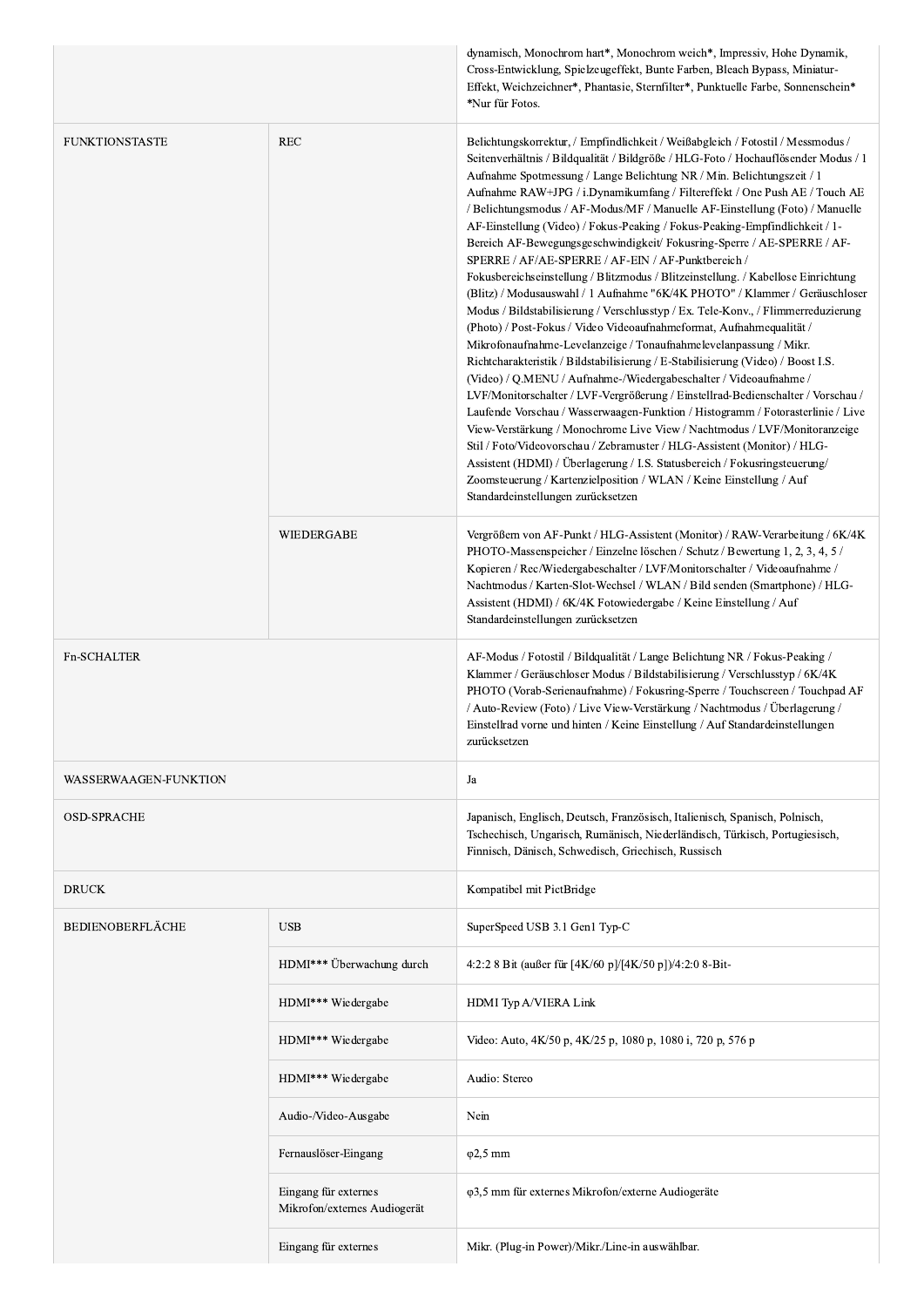|                                | Mikrofon/externes Audiogerät                                                 |                                                                                                                                                                            |
|--------------------------------|------------------------------------------------------------------------------|----------------------------------------------------------------------------------------------------------------------------------------------------------------------------|
|                                | Eingang für externes<br>Mikrofon/externes Audiogerät                         | Stereo/Objektivautomatik/Richtrohr/Super-Richtrohr/Manuell beim Anbringen von<br>DMW-MS2 (separat erhältlich) auswählbar.                                                  |
|                                | Kopfhörerausgang                                                             | $\varphi$ 3,5 mm                                                                                                                                                           |
|                                | Mikrofon                                                                     | Stereo, Windgeräuschfilter: AUS/Niedrig*/Standard/Hoch *Wenn DMW-MS2<br>(separat erhältlich) angebracht wird.                                                              |
|                                | Lautsprecher                                                                 | Mono                                                                                                                                                                       |
|                                | Kartensteckplatz                                                             | Steckplatz 1: XQD-Speicherkarte                                                                                                                                            |
|                                | Kartensteckplatz                                                             | Steckplatz 2: SD-Speicherkarte, SDHC-Speicherkarte*, SDXC-Speicherkarte*                                                                                                   |
|                                | Kartensteckplatz                                                             | *Kompatibel mit UHS-I/UHS-II UHS-Speed-Klasse-3-Standard-SDHC/SDXC-<br>Speicherkarten und UHS-II Video-Speed-Klasse-90-Standard-SDXC-<br>Speicherkarten)                   |
| KABELLOS                       | <b>WLAN</b>                                                                  | 2,4 GHz (STA/AP) (IEEE802.11b/g/n)                                                                                                                                         |
|                                | <b>WLAN</b>                                                                  | 5 GHz (STA) (IEEE 802.11a/n/ac) *5-GHz-WLAN ist in einigen Ländern nicht<br>verfügbar.                                                                                     |
|                                | <b>WLAN</b>                                                                  | 1-13, 36, 40, 44, 48, 52, 56, 60, 64, 100, 104, 108, 112, 116, 120, 124, 128, 132,<br>136, 140 Kanäle                                                                      |
|                                | Bluetooth                                                                    | Bluetooth® v4.2 (Bluetooth Low Energy (BLE))                                                                                                                               |
| STAUB- UND SPRITZWASSERSCHUTZ* |                                                                              | Ja.                                                                                                                                                                        |
| STAUB- UND SPRITZWASSERSCHUTZ* |                                                                              | *Staub- und spritzwassergeschützt garantiert nicht, dass keine Schäden entstehen,<br>wenn diese Kamera einem direkten Kontakt mit Staub und Wasser ausgesetzt ist.         |
| POWER                          | Akku                                                                         | Li-Ionen-Akkus (7,4 V, 3050 mAh, 23 Wh) (im Lieferumfang)                                                                                                                  |
|                                | Akku                                                                         | USB-Netzteil, USB-Ladegerät                                                                                                                                                |
|                                | Akku-Lebensdauer (CIPA-<br>Standard)/Bei Verwendung der<br>XQD-Speicherkarte | Etwa 380 Bilder (rückseitiger Monitor), 360 Bilder (LVF), 1.100 Bilder<br>(stromsparender LVF-Modus*) mit S-R24105                                                         |
|                                | Akku-Lebensdauer (CIPA-<br>Standard)/Bei Verwendung der<br>XQD-Speicherkarte | *Unter den von Panasonic angegebenen Testbedingungen basierend auf dem CIPA-<br>Standard. Wenn die Zeit zum Wechsel in den Energiesparmodus auf 1 Sek.<br>eingestellt ist. |
|                                | Akku-Lebensdauer (CIPA-<br>Standard)/Bei Verwendung der<br>SD-Speicherkarte  | Etwa 400 Bilder (rückseitiger Monitor), 380 Bilder (LVF), 1.150 Bilder<br>(stromsparender LVF-Modus*) mit S-R24105                                                         |
|                                | Akku-Lebensdauer (CIPA-<br>Standard)/Bei Verwendung der<br>SD-Speicherkarte  | *Unter den von Panasonic angegebenen Testbedingungen basierend auf dem CIPA-<br>Standard. Wenn die Zeit zum Wechsel in den Energiesparmodus auf 1 Sek.<br>eingestellt ist. |
|                                | Akkugriff                                                                    | DMW-BGS1 (separat erhältlich)                                                                                                                                              |
| GRÖSSE/GEWICHT                 | Abmessungen ( $B \times H \times T$ )                                        | Ca. 148,9 x 110,0 x 96,7 mm (5,86 x 4,33 x 3,81 Zoll), ohne abstehende Teile                                                                                               |
|                                | Gewicht                                                                      | Ca. 1.021 g (XQD-Speicherkarte x 1, Akku, Gehäuse)                                                                                                                         |
|                                | Gewicht                                                                      | Ca. 1.017 g (SD-Speicherkarte x 1, Akku, Gehäuse)                                                                                                                          |
|                                | Gewicht                                                                      | Ca. 899 g (nur Gehäuse)                                                                                                                                                    |
| BETRIEBSUMGEBUNG               | Betriebstemperatur****                                                       | 10 °C bis 40 °C                                                                                                                                                            |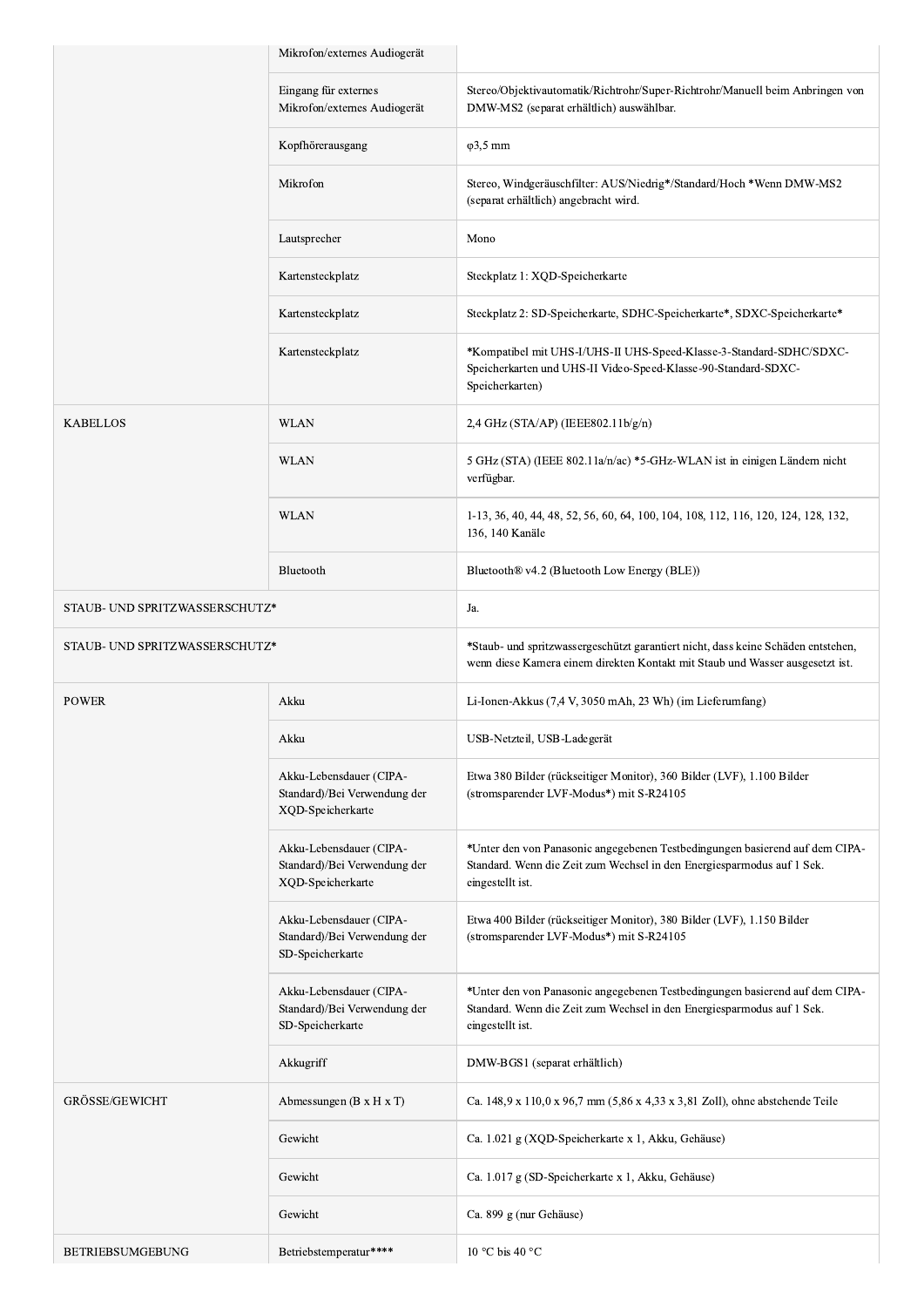|                        | Zulässige Luftfeuchtigkeit              | 10 % RL bis 80 % RL                                                                                                                                                                                                                                                                 |
|------------------------|-----------------------------------------|-------------------------------------------------------------------------------------------------------------------------------------------------------------------------------------------------------------------------------------------------------------------------------------|
| <b>STANDARDZUBEHÖR</b> | Software-Aufzeichnung                   | <b>LUMIX</b> Tether                                                                                                                                                                                                                                                                 |
|                        | Software-Aufzeichnung                   | · Mit dieser Software können Sie Ihre Panasonic Digitalkamera von einem PC aus<br>steuern. Sie können verschiedene Kameraeinstellungen vornehmen, ferngesteuerte<br>Aufnahmen erstellen                                                                                             |
|                        | Software-Aufzeichnung                   | und per Fernsteuerung aufgenommene Bilder auf dem PC speichern. Auf folgender<br>Website erfahren Sie mehr über den Download und die Installation der Software:                                                                                                                     |
|                        | Software-Aufzeichnung                   | http://panasonic.jp/support/global/cs/soft/download/d lumixtether.html (für<br>Windows/Mac)                                                                                                                                                                                         |
|                        | Software-<br>Wiedergabe/Nachbearbeitung | · Die Software zum Bearbeiten und Wiedergeben von Bildern auf dem Computer<br>ist nicht im Lieferumfang dieser Kamera enthalten. Dazu kann<br>PHOTOfunSTUDIO 10.1PE auf der Website von Panasonic mit einem<br>internetfähigen Computer heruntergeladen werden.                     |
|                        | Software-<br>Wiedergabe/Nachbearbeitung | https://panasonic.jp/support/global/cs/soft/download/d_pfs1001pe.html (Für<br>Windows)                                                                                                                                                                                              |
|                        | Software-<br>Wiedergabe/Nachbearbeitung | · Die Software zum Verarbeiten der RAW-Datei auf dem Computer ist nicht mit<br>dieser Kamera verbunden. Möglich ist dies aber mit SILKYPIX Developer Studio,<br>das auf der Website von Ichikawa Soft Laboratory mit einem internetfähigen<br>Computer heruntergeladen werden kann. |
|                        | Software-<br>Wiedergabe/Nachbearbeitung | http://www.isl.co.jp/SILKYPIX/english/p/ (für Windows / Mac)                                                                                                                                                                                                                        |
|                        | Standardzubehör                         | DC-S1 Kit                                                                                                                                                                                                                                                                           |
|                        | Standardzubehör                         | Gehäuseabdeckung, Blitzschuh-Abdeckung, Augenmuschel, Flash Synchro-<br>Buchsenabdeckung, Abdeckung für Akkugriffanschluss, Schultergurt, Akku,<br>Akkuladegerät, Netzadapter, Netzkabel, USB-Kabel (C-C), USB-Kabel (A-C),<br>Kabelhalter                                          |
|                        | Standardzubehör                         | Die DC-S1-Bedienungsanleitung für erweiterte Funktionen steht auf der<br>Panasonic LUMIX Kundenservice-Website zum Download auf mit dem Internet<br>verbundene PCs, Smartphones oder Tablets zur Verfügung.                                                                         |
| <b>HINWEIS</b>         |                                         | ** Über Videoaufnahmen, 6K PHOTO/4K PHOTO-Aufnahmen                                                                                                                                                                                                                                 |
| <b>HINWEIS</b>         |                                         | - 6K PHOTO ist eine Hochgeschwindigkeitsfunktion für Serienaufnahmen, die ein<br>Standbild aus 4:3- oder 3:2-Videomaterial mit ca. 18 Megapixeln (effektive<br>Pixelzahl von ca. 6000 x 3000) herausschneidet, was der Qualität eines 6K Bildes<br>entspricht.                      |
| <b>HINWEIS</b>         |                                         | - Verwenden Sie eine SD SD-Speicherkarte der Speed-Klasse "Klasse 4" oder<br>höher, wenn Sie Videoaufnahmen mit [AVCHD] machen.                                                                                                                                                     |
| <b>HINWEIS</b>         |                                         | - Verwenden Sie eine XQD- oder SD-Speicherkarte der Speed-Klasse "Klasse 4"<br>oder höher, wenn Sie Videoaufnahmen mit [MP4 (unter 28 Mbit/s)] machen.                                                                                                                              |
| <b>HINWEIS</b>         |                                         | - Verwenden Sie eine XQD- oder SD-Speicherkarte der Speed-Klasse "UHS-<br>I/UHS-II-Speed-Klasse 3 (U3)", wenn Sie Videoaufnahmen mit [MP4] in<br>[4K]Hochgeschwindigkeitsvideo] oder [6K PHOTO/4K PHOTO] machen.                                                                    |
| <b>HINWEIS</b>         |                                         | (Die SD-Speed-Klasse ist die Standardgeschwindigkeit für durchgehende<br>Aufnahmen.)                                                                                                                                                                                                |
| <b>HINWEIS</b>         |                                         | - Die Aufnahme wird gestoppt, wenn die fortlaufende Aufnahmezeit 10 Minuten<br>mit [MP4] in [6K PHOTO] überschreitet.                                                                                                                                                               |
| <b>HINWEIS</b>         |                                         | - Die Aufnahme wird gestoppt, wenn die fortlaufende Aufnahmezeit 15 Minuten<br>mit [MP4] in [Hochgeschwindigkeitsvideo][4K PHOTO] überschreitet.                                                                                                                                    |